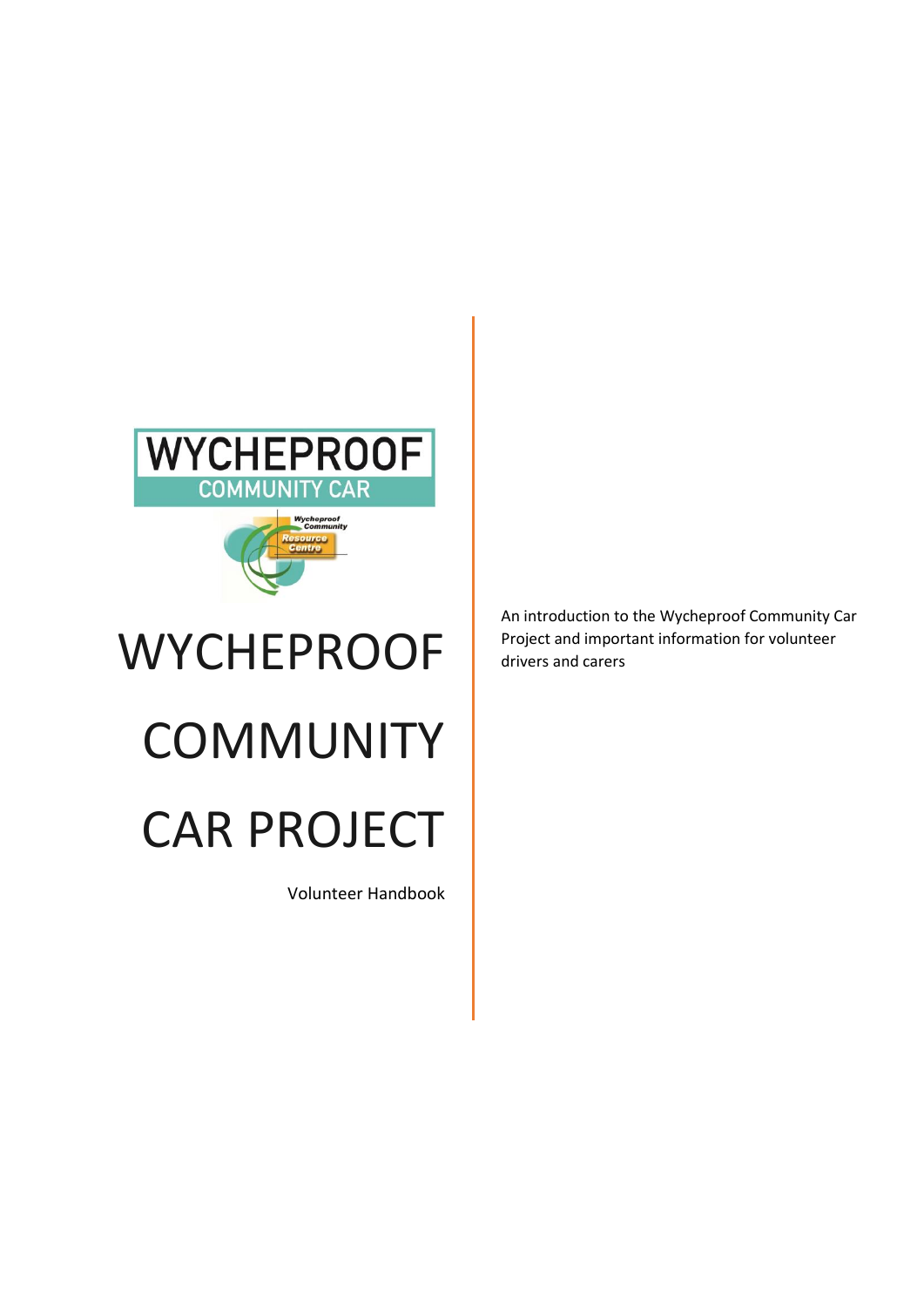# 1. Introduction

Welcome to the Wycheproof Community Car volunteer program! The purpose of this handbook is to provide you with information to guide and support you in undertaking your volunteer position. The success of all our volunteer programs is dependent on the good relationship between Wycheproof Community Resource Centre and volunteers. This handbook is designed to guide our relationship, so we ask that you read it carefully and refer to it when needed.

Due to the nature of the community car program, it is up to you how often you are available to be a volunteer driver and/or carer. Whatever amount of volunteering you do, you will have a responsibility towards WCRC and the tasks you accept, just as you would towards paid employment.

# 2. About Wycheproof Community Resource Centre

The Wycheproof Community Resource Centre has been supporting the local community since March 1989. Established by the local welfare group, the WCRC employed a coordinator for 10 hours a week to form and facilitate support groups throughout the community. Today, WCRC is a community hub, employing five part-time staff and casual tutors and trainers.

WCRC provides a range of services and programs for the whole Wycheproof and District community including health and well-being activities, computer and information technology classes, personal development and interest activities, vocational development, community support, social activities, project management, organisation strengthening, secretariat and secretarial services.

## **VISION**

"The WCRC aims to influence a confident, resilient and empowered community"

## **MISSION**

"Our Mission is to enrich individuals and groups in the Wycheproof and District community by providing services, lifelong learning, social interaction and personal development.

## **VALUES**

- Equitable
- Responsive
- Resilient
- Integrity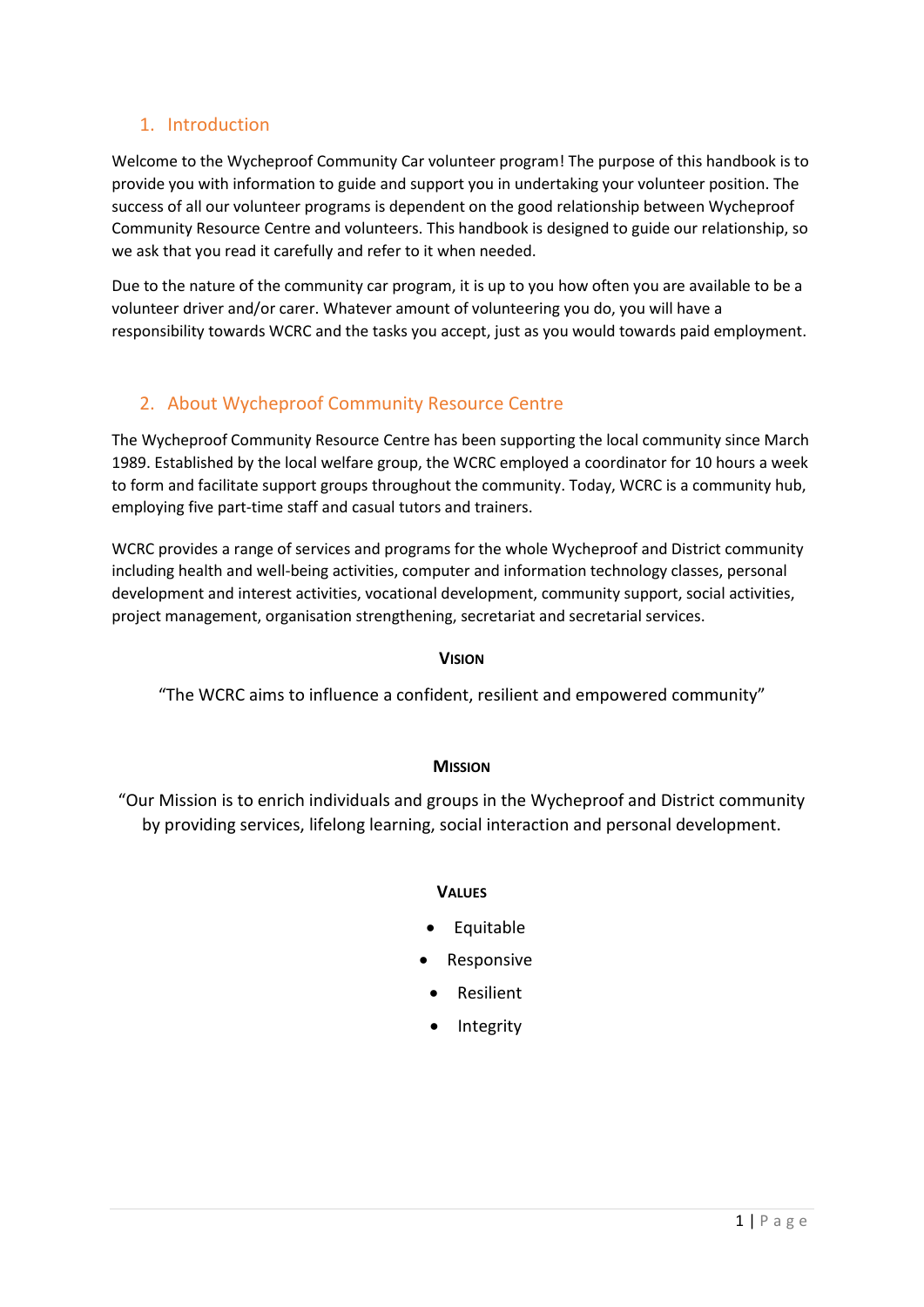# 3. About the Wycheproof Community Car Project

The Wycheproof Community Car Project was established following the Buloke Shire Council's decision to cease operation of the Home and Community Care Service transport service in 2013. With no suitable public transport options available to the elderly or disabled, WCRC began researching a transport option that would help those in need. By the end of 2016, through the generosity of numerous funding bodies, local groups and community members a brand new Nissan X-Trail was purchased. Fundraising continues to ensure the ongoing sustainability of this service.

The Community Car Project aims to provide a means of transport to non-urgent medical appointments for people living in the Wycheproof area. It is aimed at reducing the levels of social isolation, anxiety and depression felt by some of those in need of assistance when unable to transport themselves. It is hoped clients find a sense of independence in organising their appointments with WCRC and interacting with volunteers. Those volunteering in our program will also look to benefit from being involved with such an important, community-driven project.

This project is aimed at fostering safety, respect and dignity.

# 4. Contact

Your contact persons regarding the Wycheproof Community Car are WCRC staff members Averyll Loft, Bernie McNicol and Dawn Hommelhoff. If you have any questions or concerns about your role, your health and safety, or if there is any assistance you need to help you undertake your role, please contact us on **03 5493 7455** or (a/h) **0448 723 629** as soon as possible.

# 5. Important information regarding your volunteer role

#### **Role description and details**

Driver**:** The main responsibility of this volunteer role is to transport clients to and from nonurgent medical appointments in the Wycheproof Community Car. While every care is taken to ensure clients with mobility restrictions are accompanied by a carer, you may be required to provide general assistance with helping clients in and out of the vehicle and in and out of the appointment location. More information regarding this role can be found within this document.

Carer: The main responsibility of this volunteer role is to travel in the Wycheproof Community Car with clients who require general assistance and/or are undergoing a day procedure. Duties include ensuring the safety and comfort of the client during the trip and tending to any needs. More information regarding this role can be found within this document.

It is important that you only perform the tasks as specified in this document and that you follow the instructions of Wycheproof Community Resource Centre staff. In Victoria there are laws that protect volunteers in community organisations from civil liability (i.e. legal action like a negligence claim) in specific circumstances. However, one of the key factors in ensuring you are protected is that you are performing voluntary community work that is directed or supervised by an incorporated community organisation. It is therefore important that you only perform the tasks in the role description and as instructed by the organisation. To be covered by these laws it is also important that you are not affected by drugs or alcohol when you are volunteering.

If you are unsure whether a particular task or work is authorised, please do not hesitate to talk to staff at WCRC.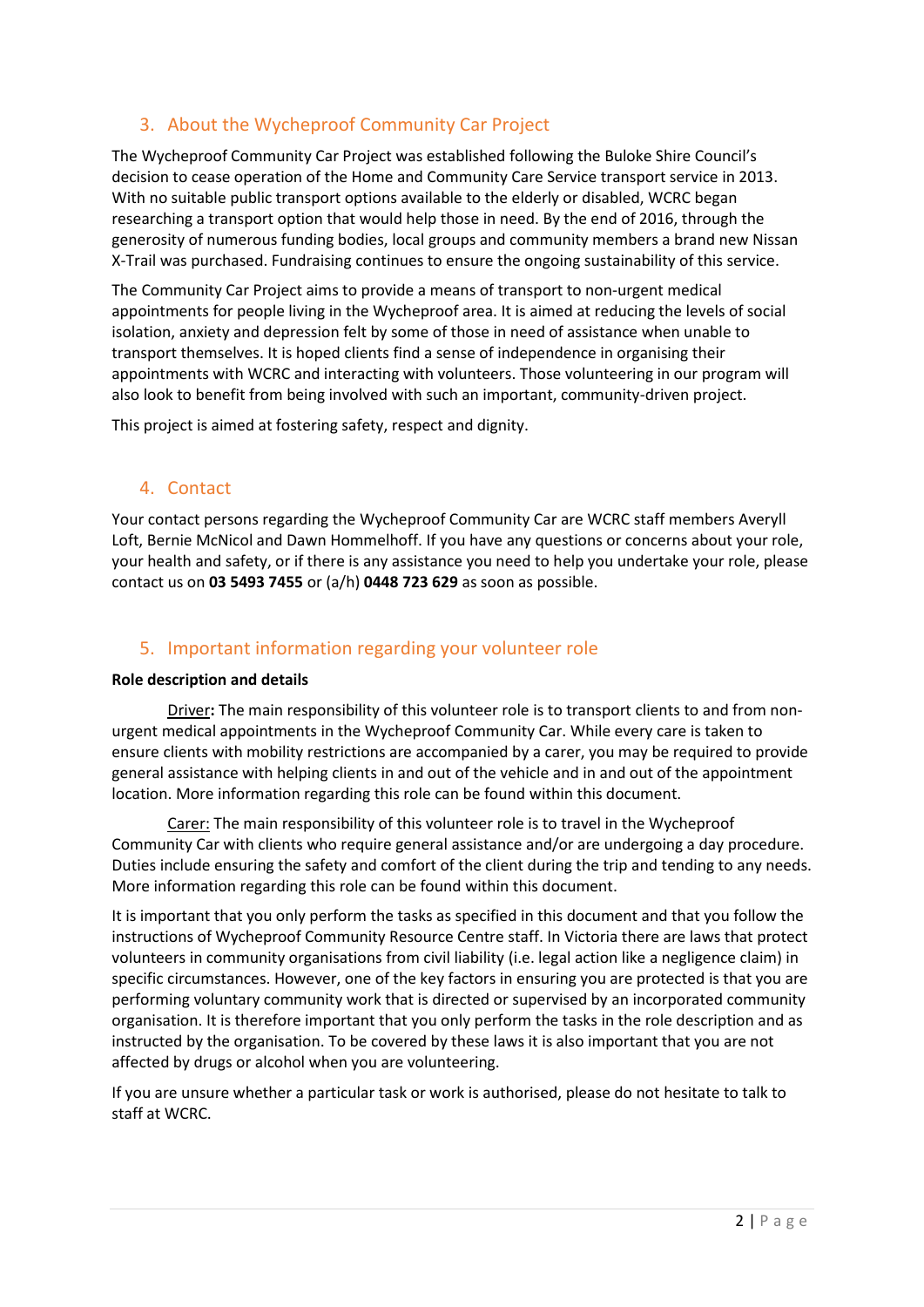## **Code of Conduct**

Volunteer drivers and carers are expected to abide by the following:

- To have a full and current driver's licence
- To have no prior drink-driving offences and to disclose any prior driving offences to WCRC
- To be aware of and abide by all Victorian road rules and laws
- Be proactive in knowing your duties and how to undertake them effectively
- Participate in all relevant induction and training programs
- Act as good role models and ambassadors at all times
- Never use offensive language or behaviour
- Never smoke inside or in close proximity to the community car or patients
- Adhere to smoke-free policies while in or around hospital/medical environments
- Always operate in a way that is safe to yourself and others
- Report any accident or injury to WCRC immediately on 5493 7455 or (a/h) 0448 723 629
- Ask for support where needed
- Be open and honest in your dealings with us and let us know if we can improve our service

#### **Insurance**

The Wycheproof Community Car and its drivers are covered by WCRC's Commercial Motor Vehicle Insurance Policy in the instance of an accident and/or legal liability arising from property damage or bodily injury as the result of an accident. Drivers and passengers are covered by the Transport Accident Commission for any medical expenses for bodily injury arising from a motor vehicle accident.

To ensure insurance covers you for any incidents that occur while volunteering with us, there are things that must be done by volunteer drivers at the time of an accident/incident. If these conditions are not followed, our insurer may refuse a claim. More information on this topic is set out in the Emergency Procedures document, to be provided during induction.

#### **Fines and infringements**

Any fines/infringements incurred from traffic offences committed while driving the community car are the responsibility of the driver and will not be paid by WCRC.

#### **Probity checks**

Before you begin your role as a volunteer driver/carer, you will need to complete a volunteer engagement form and undertake a Police Check. A First Aid and CPR certificate and a Working With Children Check are not mandatory but are preferred.

#### **Orientation and induction**

Our drivers will be required to undertake a short induction session at WCRC. This will include practical and theoretic training to enable you to become familiar with the community car and bring you up to date with the latest road rules.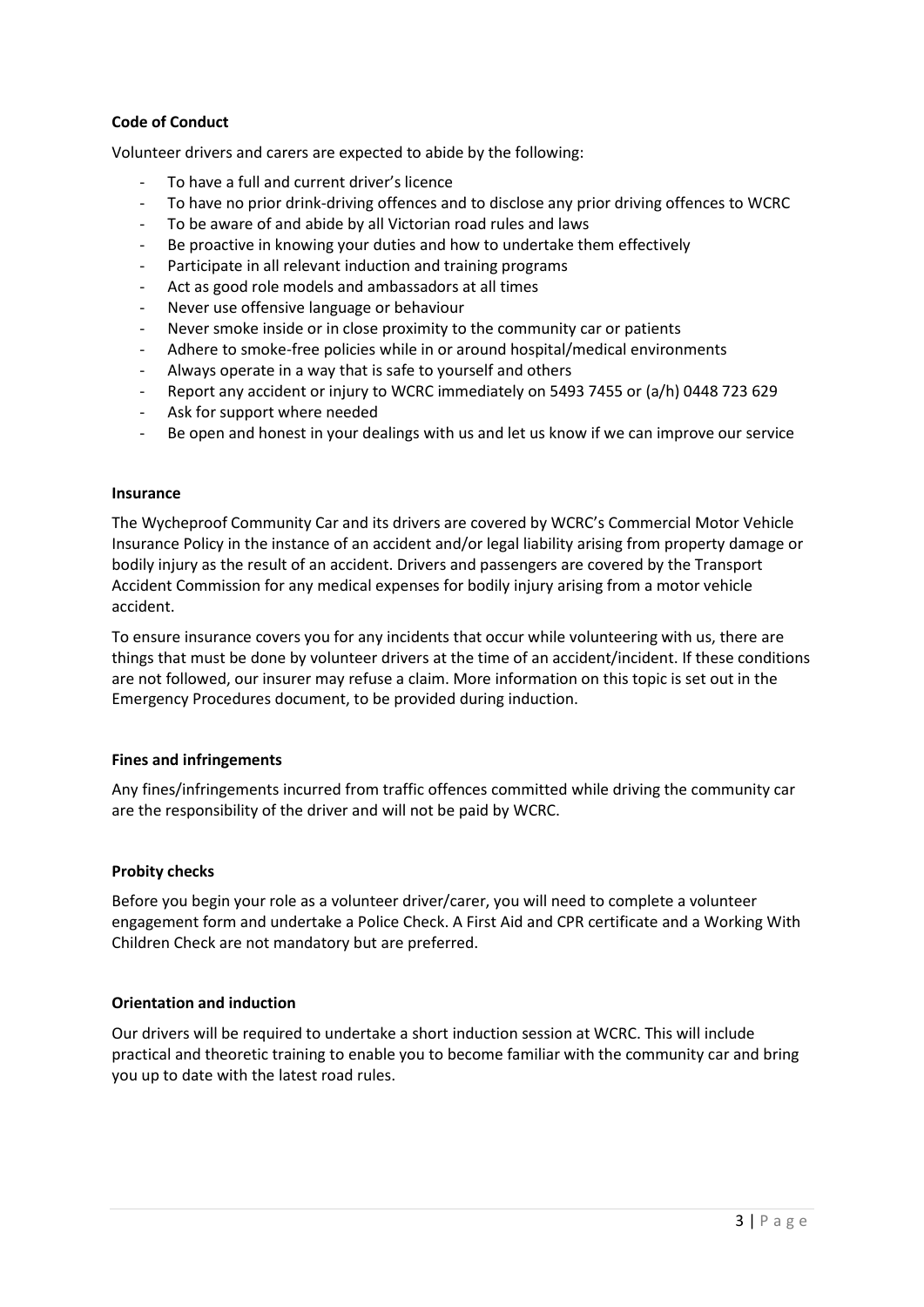## **Dress Code**

As a WCRC representative, you are responsible for upholding a professional image while undertaking your volunteer role. We ask that you dress in clothing that is suitable to car travel and hospital environments. Covered shoes must be worn at all times.

#### **Privacy and confidentiality**

All volunteers have a duty of care, both to the individual and the WCRC, to protect the personal information of community car clients. An individual's personal information must be protected from becoming public knowledge within the WCRC and outside the WCRC. Breaching confidentiality is a serious matter and will be dealt with using the appropriate channels.

Furthermore, WCRC is committed to protecting your right to privacy and respects all personal and confidential information you give and will do everything possible to protect information from unauthorised access, loss or misuse.

#### **Fair treatment in the workplace**

As a volunteer with WCRC you have the right to a workplace free of discrimination, harassment, bullying and violence. You also have a responsibility to treat all other volunteers, staff and clients in a non-discriminatory manner with consideration and respect. Volunteers have the right to fair and equitable treatment of grievances and complaints in a timely and professional manner.

# 6. Operational guidelines

#### **On the day - driver information**

- Volunteers will collect clients who live within the township of Wycheproof from their homes at a pre-arranged time, allowing ample time for travel to the appointment location and factoring in the needs of the individual client
- The meeting point for clients living outside the township of Wycheproof is the front of WCRC, also at a pre-arranged time and allowing ample time for travel and individual needs
- A small fridge/esky is available to both volunteers and clients if they wish to pack a lunch and/or a drink upon request. If the volunteer/client prefers to buy a meal, it can be purchased from the most convenient location as determined by the volunteer driver
- There is to be strictly no shopping or appointments of a personal nature the Community Car must not be used, even incidentally, as a means to spend money outside of Wycheproof
- A GPS will be available for every trip. Drivers are encouraged to program the GPS prior to departure
- As a token of our appreciation, volunteer drivers will be provided with \$10 for food and drink-related expenses for any trip under one hour and \$20 for any trip over an hour
- At the end of each trip the volunteer should endeavour to refill the fuel tank, ready for the next trip. If this is not possible, please notify WCRC
- Any parking fees are to be paid for by the client
- In the case of a flat tyre, etc, volunteer drivers must wear a safety vest if outside the vehicle.
- The car is covered by RACV Roadside Assistance in the instance of a breakdown  $-$  13 11 11
- For any unexpected occurrences or emergencies please follow the instructions in the emergency procedures policy (provided at driver induction)
- In case of emergency, contact Triple Zero 000
- If you are unable to attend your scheduled trip, please contact WCRC as soon as possible so we can attempt to make alternative arrangements for the client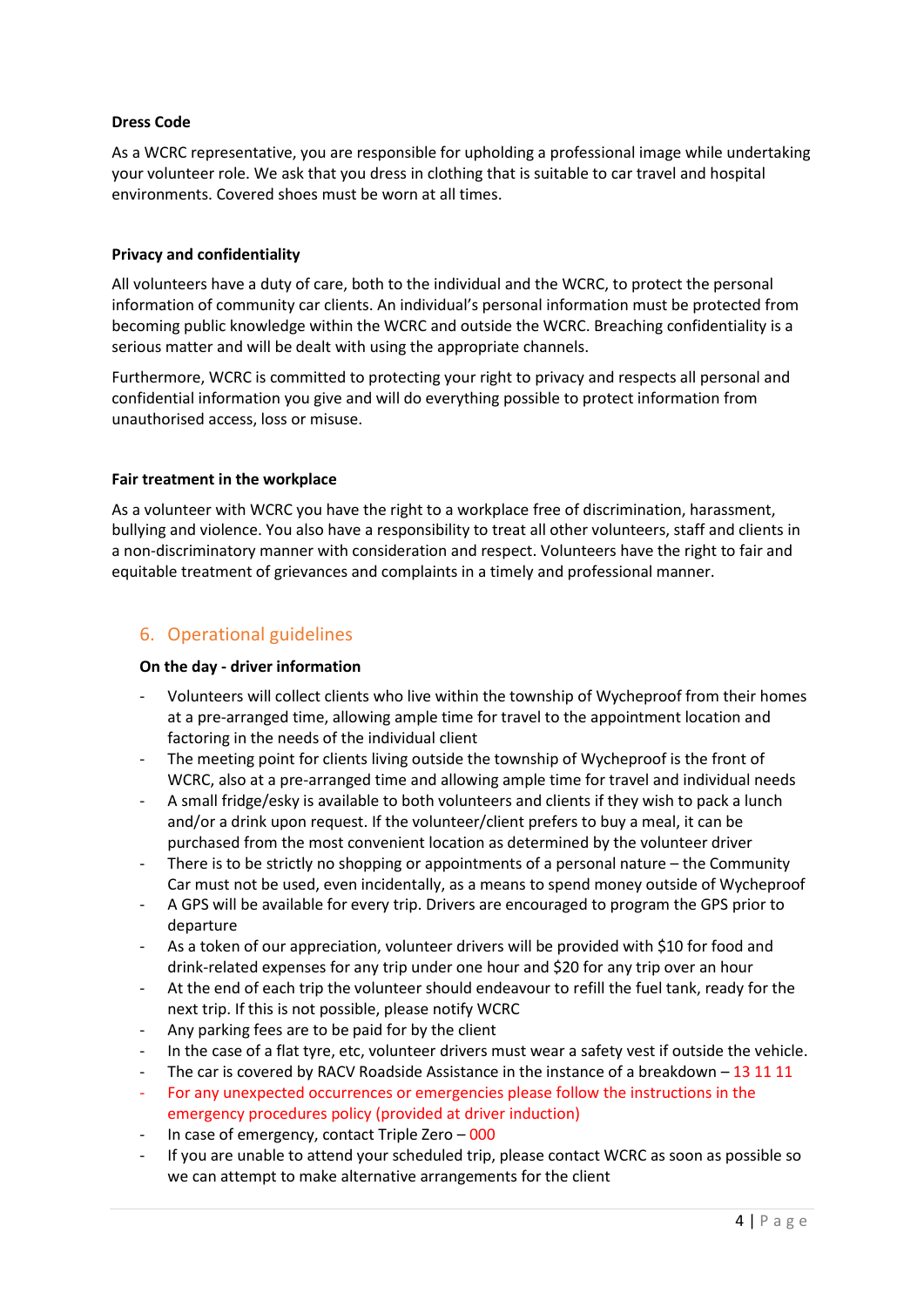# 7. Client eligibility and general information

## **Eligibility criteria**

- The Wycheproof Community Car is available to transport patients to and from non-urgent specialist medical appointments
- Only residents living in the Wycheproof/Nullawil areas are eligible to book the community car (see below for map)
- Before booking clients must first endeavour to utilise family, friends or carers as a form of transport
- There will be strictly no access to shops or appointments of a personal nature
- Clients who require assistance or are undergoing a day procedure must be accompanied by a carer, family member or friend – the volunteer driver is not responsible for the care of the patient during the trip
- It is recommended all other clients are accompanied by a carer, family member or friend
- The community car is not available to pick up patients who are being discharged from hospital
- The car is not available to clients who are undergoing a day procedure that involves general anaesthetic

## **Booking process**

- Only those who meet the eligibility criteria are able to book the community car (more information regarding eligibility in client information sheet)
- Bookings can be made at Wycheproof Community Resource Centre during office hours at least one week in advance
- Wycheproof Medical Centre patients must produce a form signed by a staff member confirming that they have a non-urgent specialist medical appointment
- Non-Wycheproof Medical Centre patients must produce proof that they have a non-urgent specialist medical appointment
- Full payment must be made at the time of booking (see client information sheet for price list)
- Patients eligible for the Victorian Patient Transfer Assistance Scheme are responsible for sourcing the claim forms, having them signed by the medical practitioner and submitting their claim
- First to book takes precedence, however, multiple bookings on the same day may be possible
- Clients should advise at the time of booking whether they will require more than one break during the trip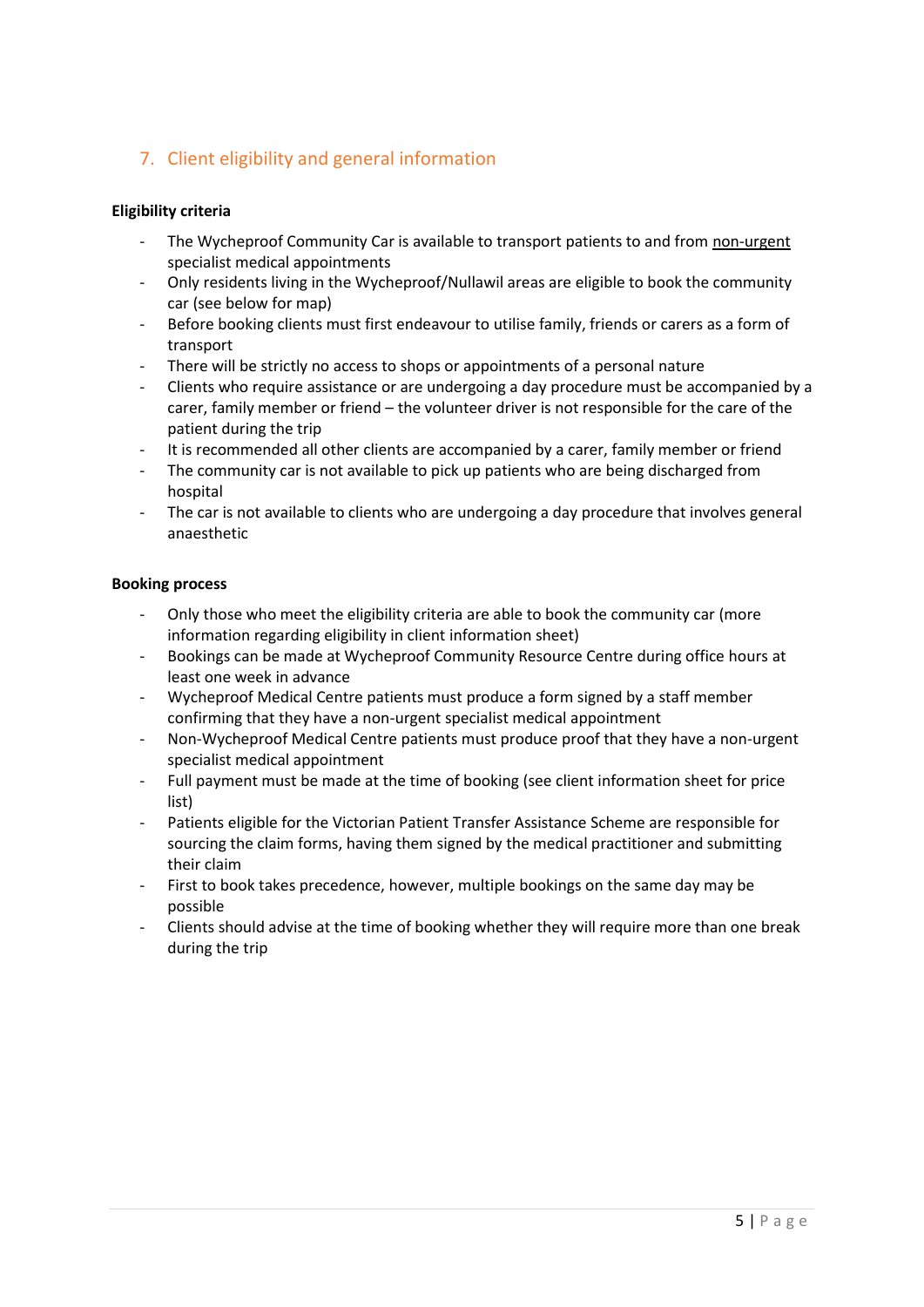# 8. Eligibility map



# 9. Service promotion and development

WCRC will be responsible for service promotion and development, with support from the community car working group and volunteers. Areas of focus will include:

- Developing local relationships to secure donations and sponsorships to support ongoing program delivery
- Actively promoting the community car locally and further abroad
- To seek out possible funding opportunities (eg grants) to help fund ongoing costs
- To manage a budget and maintain accurate financial records